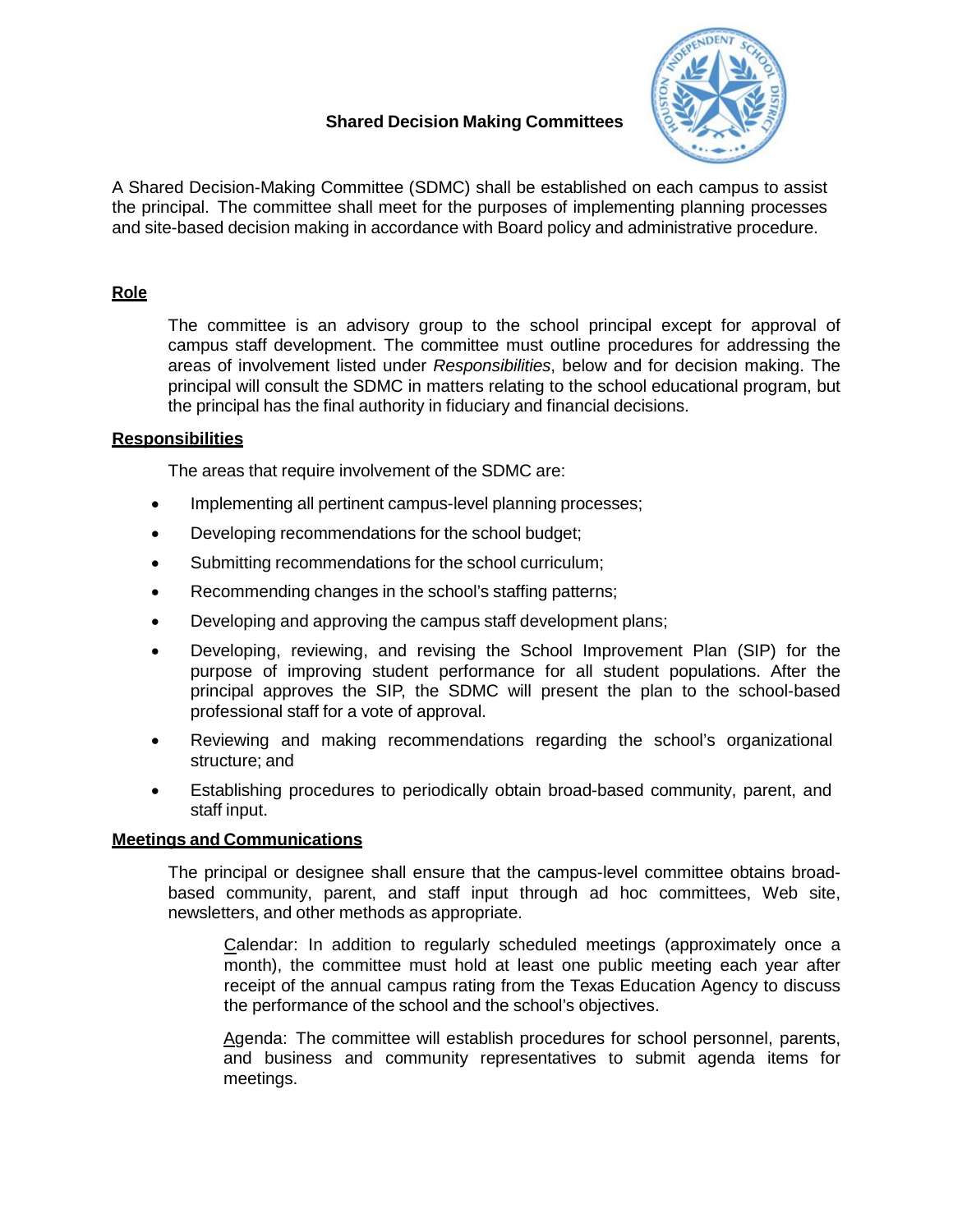Minutes: A record of all decisions and significant discussion items will be maintained by the committee. Copies of the SDMC minutes will be distributed to members of the committee, school-based personnel, and the appropriate District superintendent, and will be available to the general public upon request.

**Attention**: Copies of the minutes of the SDMC meetings shall be placed on the school's web site and distributed to members of the committee. A paper copy shall be made available to parents and to members of the general public upon request. Along with the list of SDMC members, campuses will be asked to provide the pathway to where the SDMC minutes will be posted online. Please attempt to make the minutes easily accessible with no more than three clicks from the campus main page. Post the minutes within 10 calendar days of the meeting. A random monitoring review will be conducted to assure that the minutes are appropriately available online.

### **Composition**

The school principal determines the size of the committee. Membership must include parents, community representatives, and no more than one business representative. Professional staff members must include at least two-thirds classroom teachers and one-third other campus-level professional staff.

- **Principal**: The principal will serve as chairperson and as a member of the SDM committee, and will determine the size of the SDM committee.
- **Co-chair**: A co-chair shall be elected by the SDM committee members. The cochair may be elected only from the SDM committee's professional staff.
- **Professional Staff**: The professional staff membership of the SDM committee will consist of two-thirds classroom teachers, one-third members of the school-based professional staff. The ratio between the number of classroom teachers and other school-based staff should be at least twice the number of school-based professionals. The principal is not included in the count of school-based professionals.

### **Sample options for 2/3 Classroom Teachers; 1/3 other professional staff (2:1 ratio):**

| Total Professional Staff on SDMC | required<br>of<br>classroom<br>Number<br>teachers (elected by just classroom<br>teachers) | Number of required other professional staff<br>(elected by all professional staff including<br>classroom teachers) |
|----------------------------------|-------------------------------------------------------------------------------------------|--------------------------------------------------------------------------------------------------------------------|
|                                  |                                                                                           |                                                                                                                    |
|                                  |                                                                                           |                                                                                                                    |
|                                  |                                                                                           |                                                                                                                    |

### **Classroom Teachers**

Definition: Classroom teachers are certified teachers with full-time responsibility for teaching students at one school. At the elementary level, these are teachers who are responsible for documenting student attendance. At the secondary level, classroom teachers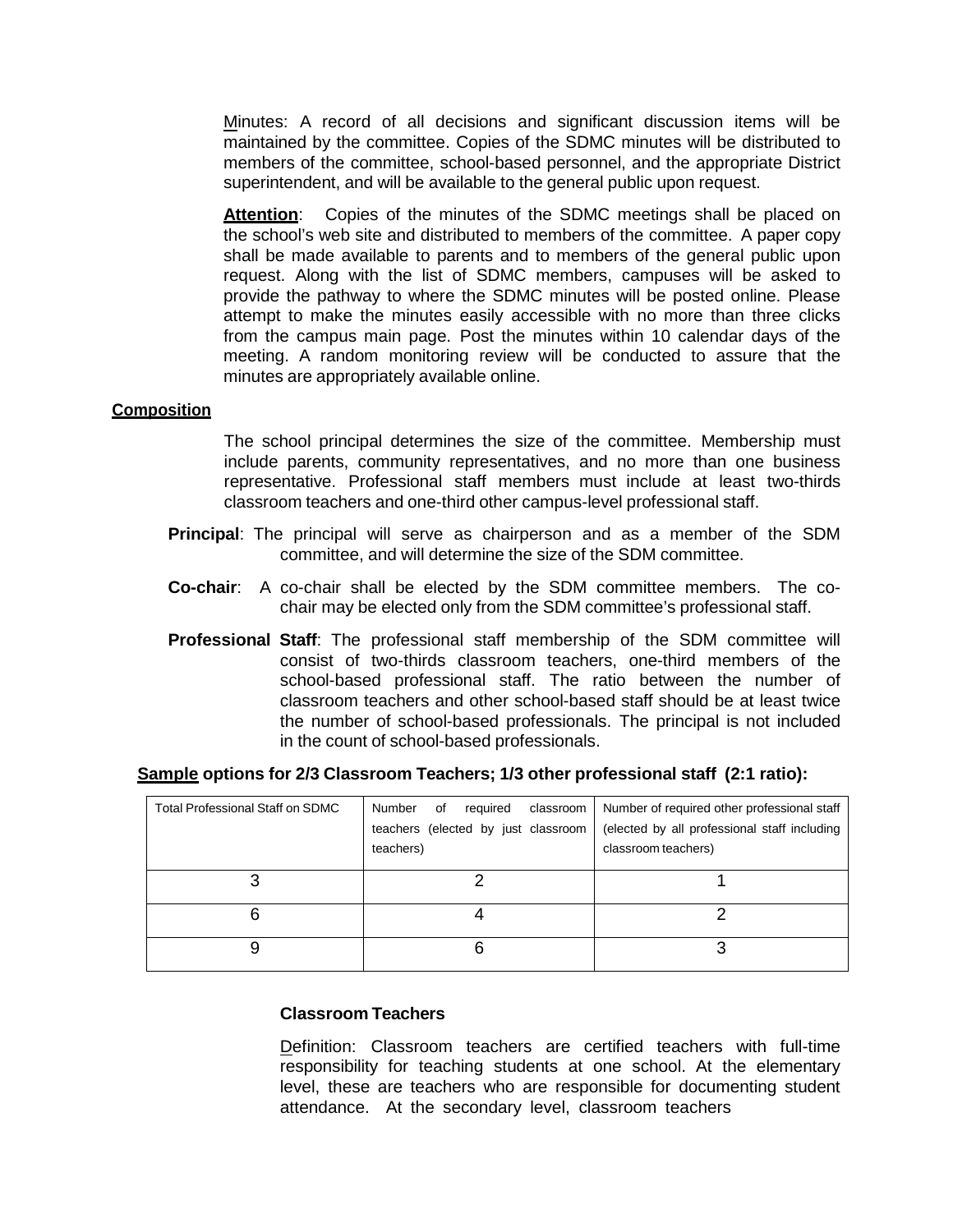include art, music, computer, physical education, career and technology, and special education teachers, etc. Those elected will represent the school on the SDM committee.

Election: Beginning in May 2016, classroom teachers shall be nominated for vacancies and elected through secret ballot by just classroom teachers assigned to that campus. This is for the 2016-2017 school year.

#### **Other School-based Professionals**

Definition: Other school-based professional staff are certified staff assigned to one school on a full-time basis such as elementary ancillary teachers or specialists (art, music, and PE), librarians, counselors, nurses, coordinators, speech therapy teachers, resource teachers, deans of instruction, and assistance principals. Those elected will represent the school on the SDM committee.

Election: Starting each August, other school-based professional staff members shall be nominated for vacancies and elected through secret ballot by the school-based professional staff, including classroom teachers.

**Non-instructional Staff:** The SDMC includes only one non-instructional staff member. The non-instructional staff member is in addition to the twothirds-one-third membership ratio required.

> Definition: Non-instructional staff members include clerical, custodian, food service, and teacher aides. Those elected will represent the school on the SDM committee.

> Election: If there is a vacancy for this position, starting in August, one non-instructional staff member shall be nominated and elected through secret ballot by just the non-instructional staff members to serve on the SDM committee.

**Parents**: The committee shall include at least two parents of students currently enrolled within the District.

> Definition: "Parent" means a person residing in the District who is a parent of or person standing in parental relation to a student enrolled at a school and who is not an employee of the school or the school District.

> Selection: The parent representatives are selected by the campus's parent organization (PTA/PTO).

#### **Community Members:**

Definition: "Community resident" means a person 18 years of age or older residing in the District, but does not include a person who is a parent of a student enrolled in that school or a person who is an employee of the school or the District.

Appointment**:** The selection of community members must be done in a manner that provides for appropriate representation of the community's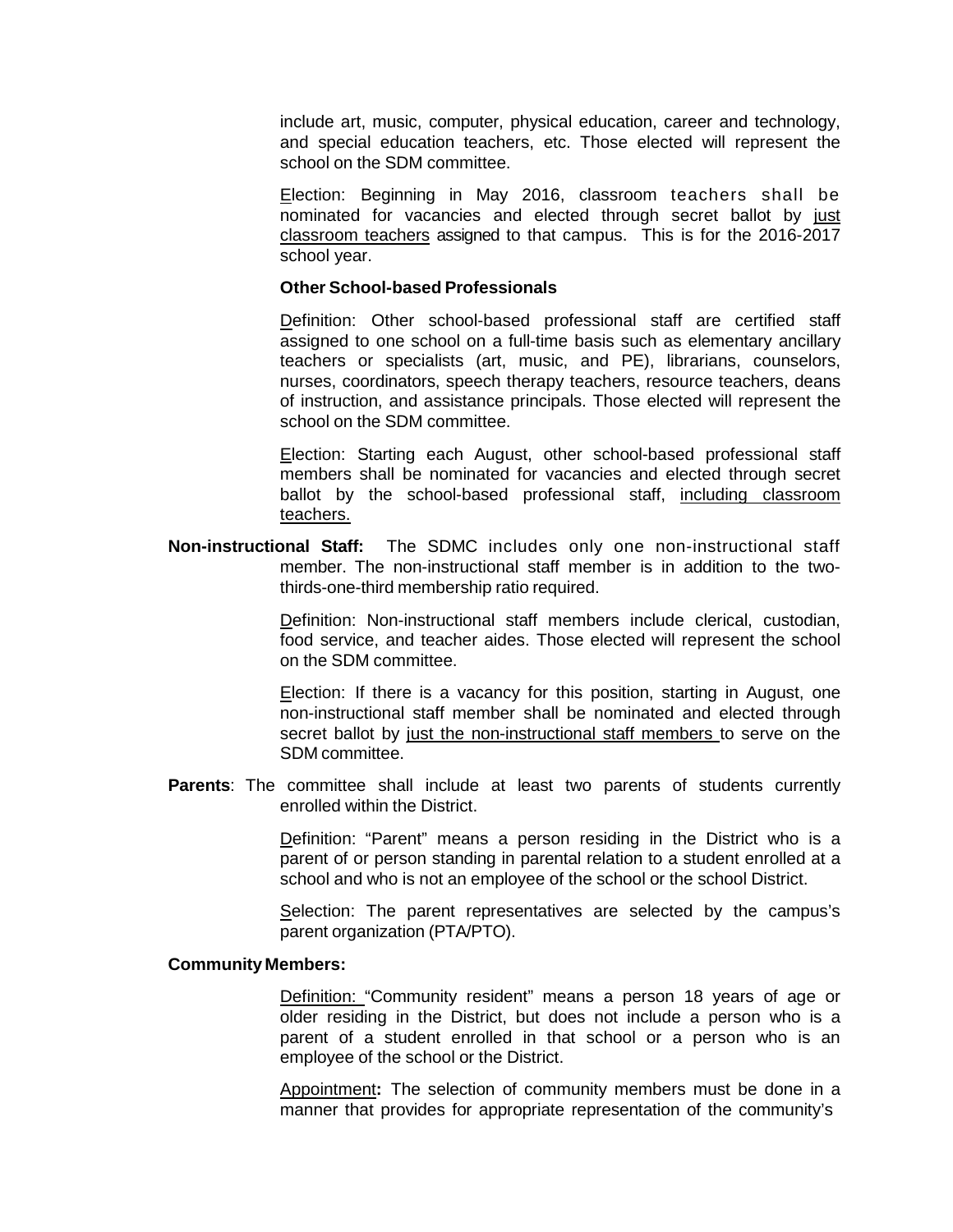diversity. The principal shall appoint a minimum of two community residents.

#### **Business Representatives:**

Definition: "Business representative" means a person who operates a business, without regard to the location of the business or the residence of the person.

Appointment**:** The selection of the Business Representative must be done in a manner that provides for appropriate representation of the community's diversity. The principal shall appoint at least one business representative.

**Election** Nominated employees shall give their consent to serve on the committee before they are eligible for election. An employee's affiliation or lack of affiliation with any organization or association shall not be a factor in either the nomination or election of representatives on the committee.

> An annual election will be held by secret ballot to determine the members of the SDMC.

> Nominations for election must be received by the principal within ten consecutive working days prior to the election.

**Terms** Each SDMC member will serve a two-year term. Terms shall be on a twoyear staggered basis.

> SDMC members who are elected to the SDMC may be reelected and are eligible for nomination for election to the District Advisory Committee.

- **Vacancy After the election and through the first nine weeks of school, SDM** committee vacancies may be filled with the first runner-up for that position. After that period, a special election must be held by secret ballot to select a new representative to complete that committee member's term.
- **Training** The Leadership Development Department will provide SDMC training for school leaders, if needed.

### **School Improvement Plan**

Each school year, the principal, with the assistance of the campus-level committee, shall develop, review, and revise the campus improvement plan for the purpose of improving student performance for all student populations, including students in special education programs with respect to the student achievement indicators and any other appropriate performance measures for special needs populations.

- Part 1 of the School Improvement Plan must include a description of:
	- a) The organizational structure of the SDMC including subcommittees, membership, and operating procedures of the subcommittees and should indicate the meeting schedule for both the SDMC and its subcommittees. The law states that the SDMC will be involved in